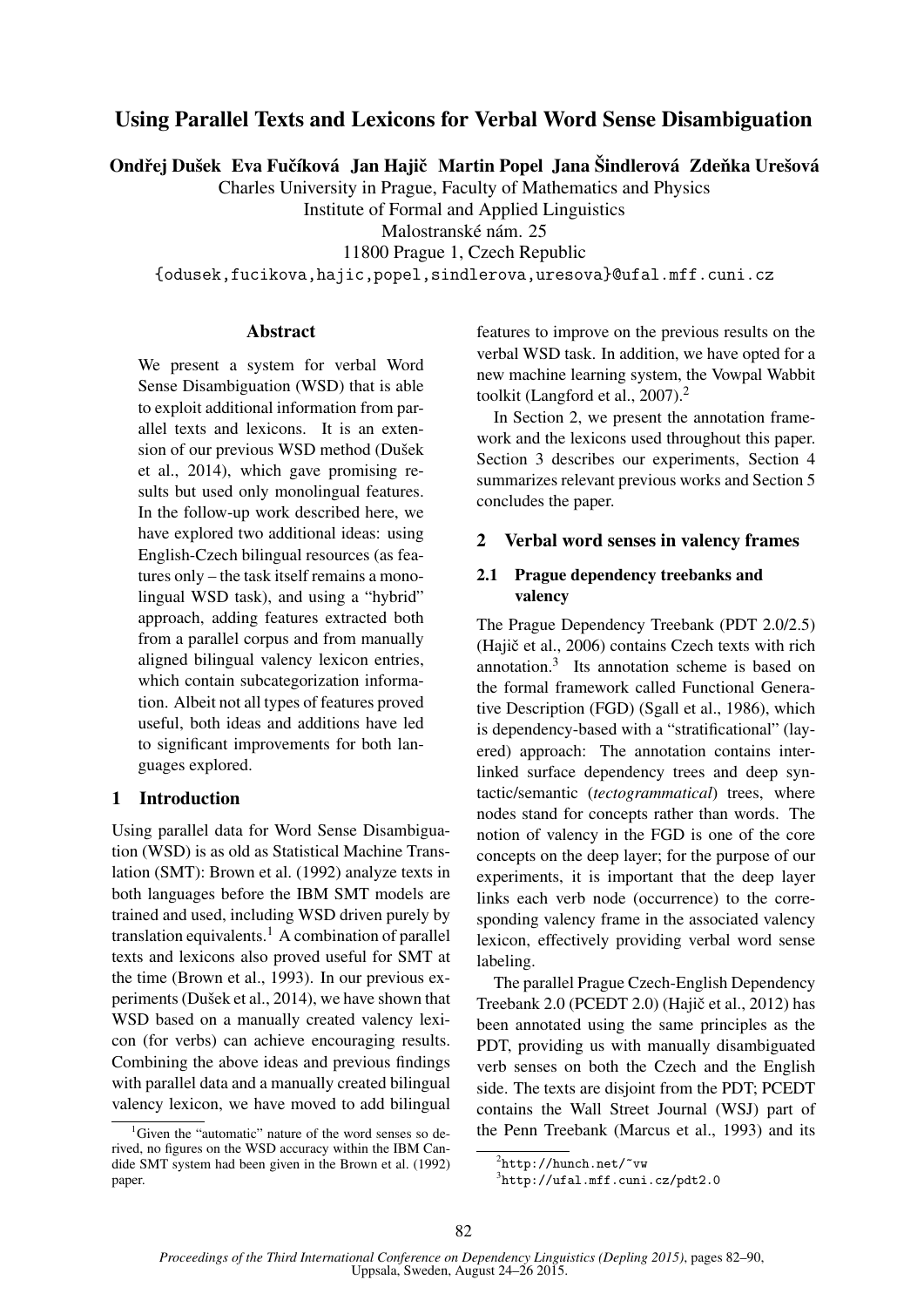$\text{radit}^2$  ACT(1) PAT(4;k+3;aby) ADDR(3)

 $\text{help}^1$  ACT() PAT() ADDR()

Figure 1: Valency frame examples from PDT-Vallex and EngVallex (Czech *radit* = 'give advice, help').

translation into Czech. Sentences have been manually aligned during the human translation process, and words have been then aligned automatically using GIZA++ (Och and Ney, 2003). We have used valency frame annotation (and other features) of the PCEDT 2.0 in our previous work; however, billingual alignment information has not been used before.

## 2.2 Valency lexicons

PDT-Vallex<sup>4</sup> (Hajič et al., 2003; Urešová, 2011) is a valency lexicon of Czech verbs (and nouns), manually created during the annotation of the PDT/PCEDT 2.0.

Each entry in the lexicon contains a headword (lemma), according to which the valency frames (i.e., senses) are grouped. Each valency frame includes the valency frame members and the following information for each of them (see Fig. 1):

- its function label, such as ACT, PAT, ADDR, EFF, ORIG, TWHEN, LOC, CAUS (actor, patient, addressee, effect, origin, time, location, cause), $5$
- its semantic "obligatoriness" attribute.
- subcategorization: its required surface form(s) using morphosyntactic and lexical constraints.

Most valency frames are further accompanied by a note or an example which explains their meaning and usage. The version of PDT-Vallex used here contains 11,933 valency frames for 7,121 verbs.

EngVallex<sup>6</sup> (Cinková, 2006) is a valency lexicon of English verbs based also on the FGD framework, created by an automatic conversion from PropBank frame files (Palmer et al., 2005) and subsequent manual refinement.<sup>7</sup> EngVallex was used for the annotation of the English part of the

4 http://lindat.mff.cuni.cz/services/ PDT-Vallex

<sup>5</sup>For those familiar with PropBank, ACT and PAT typically correspond to Arg0 and Arg1, respectively.



Figure 2: PCEDT trees aligned using the CzEng-Vallex mapping

PCEDT 2.0. Currently, it contains 7,148 valency frames for 4,337 verbs. EngVallex does not contain the explicitly formalized subcategorization information.

### 2.3 CzEngVallex: Valency lexicon mapping

CzEngVallex (Urešová et al., 2015a; Urešová et al., 2015b) is a manually annotated Czech-English valency lexicon linking the Czech and English valency lexicons, PDT-Vallex and EngVallex. It contains 19,916 frame (verb sense) pairs. CzEng-Vallex builds links not only between corresponding frames but also between corresponding verb arguments. This lexicon thus provides an interlinked database of argument structures for each verb and enables cross-lingual comparison of valency. As such (together with the parallel corpora to which it is linked), it aims to serve as a resource for cross-language linguistic research. Its primary purpose is linguistic and translatology research.

CzEngVallex is based on the treebank annotation of the PCEDT 2.0, covering about 86.000 aligned verbal pairs in it. Fig. 2 shows an example alignment between the English verb *reclaim* (sense: *get back by force*) and its arguments. 3,288 EngVallex and 4,192 PDT-Vallex verbs occur interlinked in the PCEDT 2.0 at least once, amounting to 4,967 and 6,776 different senses, respectively. Token-wise, over 66% of English verbs and 72% of Czech verbs in the PCEDT 2.0 have a verbal translation covered by the CzEngVallex mapping.

 $^6$ http://lindat.mff.cuni.cz/services/ EngVallex

<sup>&</sup>lt;sup>7</sup>EngVallex preserves links to PropBank and to VerbNet (Schuler, 2005) where available. Due to the refinement, the mapping is often not 1:1.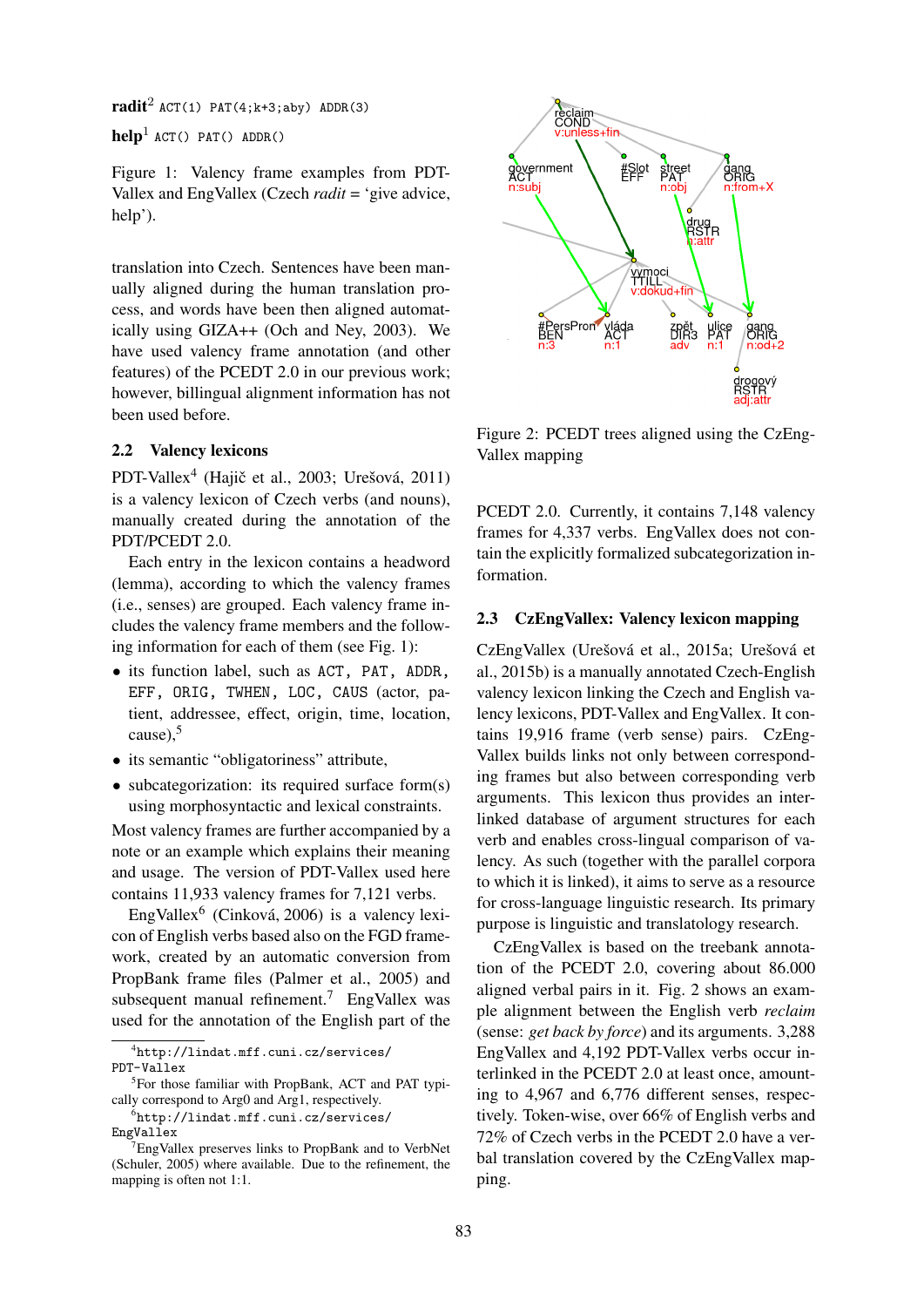#### 3 Verbal WSD experiments

We are focusing here on measuring the influence of parallel features on the WSD performance. In order to compare our results to our previous work, we use the same training/testing data split, i.e., PCEDT 2.0 Sections 02–21 as training data, Section 24 as development data, and Section 23 as evaluation data, and start from the same set of monolingual features. We also include Czech monolingual results on PDT 2.5 (default data split) for comparison. Unlike our previous work using LibLINEAR logistic regression (Fan et al., 2008), we apply Vowpal Wabbit (Langford et al., 2007) for classification.

Note that the input to our WSD system is plain text without any annotation, and we only use the gold verb senses from PCEDT/PDT to train the system. All required annotation for features as well as word alignment for parallel texts is performed automatically.

#### 3.1 Monolingual experiments

We applied the one-against-all cost-sensitive setting of the Vowpal Wabbit linear classifier with label-dependent features.<sup>8</sup> Feature values are combined with a candidate sense label from the valency lexicon. If a verb was unseen in the training data or is sense-unambiguous, we used the first or only sense from the lexicon instead of the classifier.<sup>9</sup>

The training data were automatically analyzed from plain word forms up to the PDT/PCEDTstyle deep layer using analysis pipelines implemented in the Treex NLP framework (Popel and Žabokrtský,  $2010$ .<sup>10</sup> The gold-standard sense labels were then projected onto the automatic annotation. This emulates the real-world scenario where no gold-standard annotation is available.

The monolingual feature set of Dušek et al.

(2014) includes most attributes found in the PCEDT annotation scheme:

- the surface word form of the lexical verb and all its auxiliaries,
- their part-of-speech and morphological attributes,
- formemes compact labels capturing morphosyntactic properties of deep nodes (e.g., v:fin for a finite verb, v:because+fin for a finite verb governed by a subordinating conjunction, v:in+ger for a gerund governed by a preposition), $^{11}$
- syntactic labels given by the dependency parser,
- all of the above properties found in the neighborhood of the verbal deep node (parent, children, siblings, nodes adjacent in the word order).

#### 3.2 Using word alignment

This scenario keeps all the previous settings and includes one more feature type – the translated lemma from the other language as projected through word alignment. This feature is also concatenated with the candidate sense label from the lexicon. We reuse the automatic GIZA++ word alignment from PCEDT 2.0 and project it to the automatic deep layer annotation using rules implemented in the Treex framework.

Since GIZA++ alignment can be obtained in an unsupervised fashion, this still corresponds to a scenario where no previous word alignment is available. Our experience from the CzEngVallex project (see Section 2.3), where GIZA++ alignment links were corrected manually, suggests that the automatic alignment is quite reliable for verbs (less than 1% of alignment links leading from verbs required correction).

## 3.3 Combining alignment with valency lexicon mapping

This setting includes the aligned lemma features and adds a single binary feature that combines parallel data information from PCEDT 2.0 with the CzEngVallex valency lexicon mapping (see Section 2.3).

For each verbal sense from the PDT-Vallex and EngVallex lexicons, we created a list of all lemmas from the other language corresponding to senses connected to this sense through the CzEngVallex

<sup>&</sup>lt;sup>8</sup>Based on preliminary experiments on development data sets, we used the following options for training:  $\frac{1}{2}$  -passes=4 -b 20 --loss\_function=hinge --csoaa\_ldf=mc, i.e., 4 passes over the training data, a feature space size of  $2^{20}$ , the hinge loss function and cost-sensitive one-against-all multiclass reduction with label-dependent features.

 ${}^{9}$ Cf. total accuracy vs. classifier accuracy in Tables 1 and 2.

<sup>10</sup>The automatic deep analysis pipelines for both languages are shown on the Treex demo website at https://lindat. mff.cuni.cz/services/treex-web/run. They include part-of-speech taggers (Spoustová et al., 2007; Straková et al., 2014) and a dependency parser (McDonald et al., 2005), plus a rule-based conversion of the resulting dependency trees to the deep layer.

 $11$ See (Dušek et al., 2012) for a more detailed description of formemes.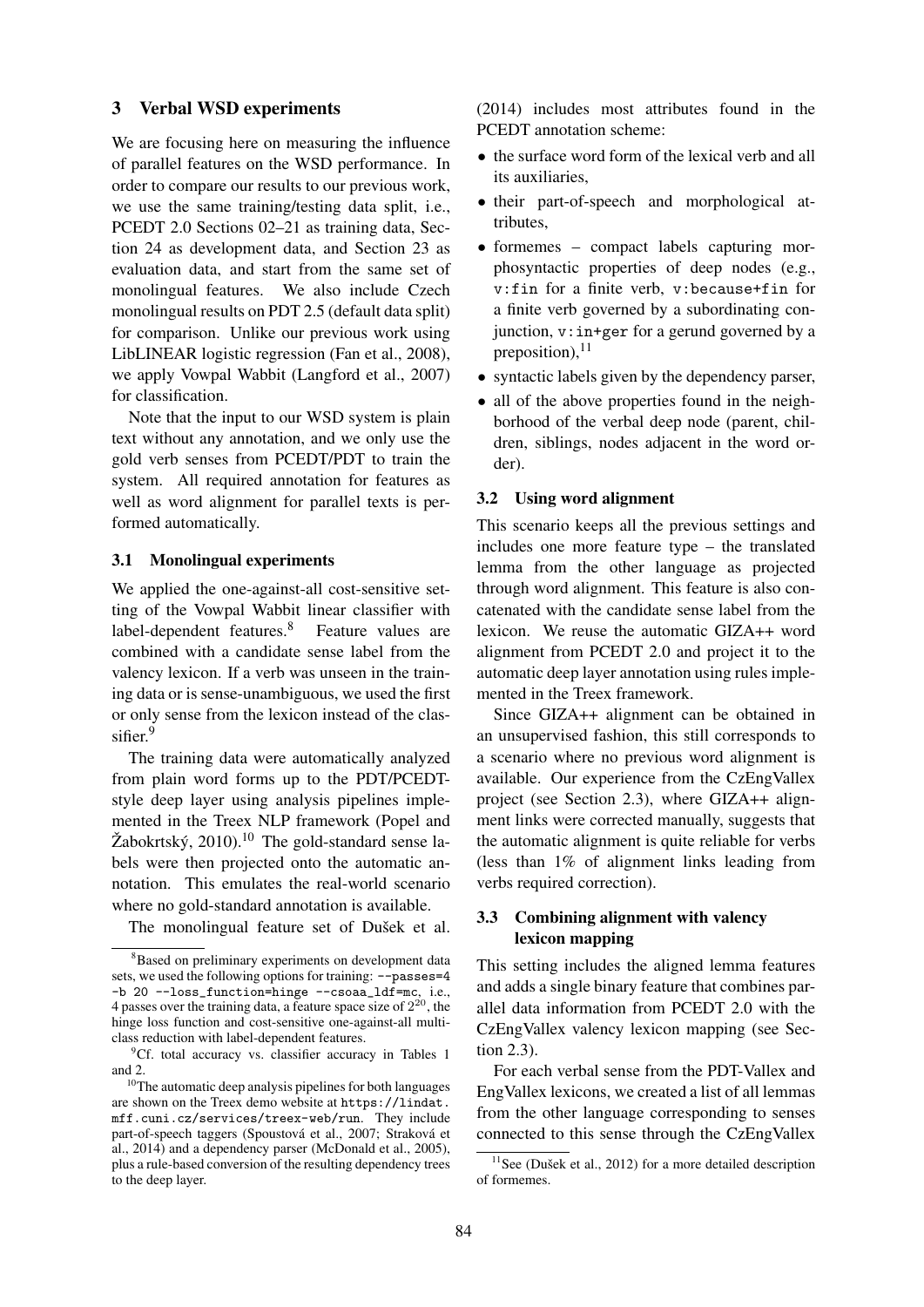|                                           | Unl-F1 Lab-F1 TotAcc ClAcc |  |
|-------------------------------------------|----------------------------|--|
| previous                                  | 94.53 80.30 84.95 80.03    |  |
| Monolingual                               | 95.84 82.39 85.97 81.38    |  |
| + aligned lemmas* 95.84 82.59 86.18 81.65 |                            |  |
| + val. lexicon <sup>**</sup>              | 95.84 82.93 86.53 82.14    |  |

Table 1: Experimental results for English All numbers are percentages. Unl-F1 and Lab-F1 stand for unlabeled and labeled sense detection F1-measure, respectively (see Section 3.4 for details). TotAcc is the total accuracy (including 1st frame from the lexicon in unambiguous verbs), ClAcc is the classifier accuracy (disregarding unambiguous verbs). "\*" marks a statistically significant improvement over the Monolingual setting at 95% level, "\*\*" at 99%  $level.<sup>12</sup>$ 

|                                         | Unl-F1 Lab-F1 TotAcc ClAcc |  |
|-----------------------------------------|----------------------------|--|
| previous (PDT)                          | 96.90 76.65 79.70 72.41    |  |
| monoling./PDT                           | 96.94 77.97 80.43 75.64    |  |
| monoling./PCEDT 97.34 80.22 82.41 78.12 |                            |  |
| +aligned lemmas 97.34 80.30 82.50 78.24 |                            |  |
| + val. lexicon*                         | 97.34 80.47 82.66 78.45    |  |

Table 2: Experimental results for Czech See Table 1 for a description of labels. We include the performance of our Monolingual setting on PDT 2.5 for comparison with our previous work.

mapping, i.e., a list of "known possible translations" for this verb sense.

The new binary feature exploits the fact that the possible translation lists are typically different for different senses of the same verb: given a verb token and an aligned token from the other language, the feature is set to "true" for those candidate senses that have the aligned token's lemma on the list of their possible translations.

Since the same feature is shared for all verbs (only its value varies), it is guaranteed to occur very frequently, which should increase its usefulness to the classifier.

#### 3.4 Results

The results of the individual settings are given in Tables 1 and 2. The figures include the sense detection F-measure in an unlabeled (just detecting a verb occurrence whose sense must be inferred) and labeled setting (also selecting the correct sense) as well as the accuracy of the sense detection alone (in total and in ambiguous verbs with two or more senses).

We can see that just using the Vowpal Wabbit classifier with the same features provides a substantial performance boost. The aligned lemma features bring a very mild improvement both in English and Czech (not statistically significant for Czech). Using the CzEngVallex mapping feature brings a significant improvement of 0.8% in English and  $0.3\%$  in Czech labeled F1 absolute.<sup>12</sup>

The lower gain in Czech from both aligned lemmas and the CzEngVallex mapping can be explained by a higher ambiguity on average of the equivalents used in English (cf. the number of different verbs in PCEDT used in Czech and English in Section 2.3). The aligned English verbs are thus not as helpful for the disambiguation of Czech verbs as is the case in the reversed direction. In addition, the problem itself seems to be harder for Czech on the PCEDT data, given the higher number of senses on average and the higher number of verbs, i.e., greater data sparsity.

The most probable cause for the low gain from aligned lemmas is that the aligned lemma features are relatively sparse (they are different for each lemma and the classifier is not able to connect them). On the other hand, the single binary CzEngVallex feature occurs frequently and can thus then help even in rare verbs with a low number of training examples. A more detailed analysis of the results suggests that this is indeed the case: in both languages, aligned lemma features help mostly for more common verbs whereas the CzEngVallex mapping feature also improves WSD of rarer verbs.

For each language, we examined in detail a sample of randomly selected 30 cases where our three setups gave different results. The positive effect brought about by the aligned lemma features and the CzEngVallex mapping features was evident (examples are shown in Figures 3 and 4 for English and Czech, respectively). We could also find a few cases where the setups using parallel features improved even though there was no helpful aligned translation for the verb in question: even the non-presence of information from the other language can be a hint to the classifier. We have also found cases where the parallel data information introduced noise. This was mostly caused by a translation using an ambiguous verb (see Figure 5), or a verb that would usually suggest a different sense (see Figure 6). In addition, we found in our samples one case of alignment error leading to misclassification and one probable

 $12$ We used paired bootstrap resampling (Koehn, 2004) with 1,000 resamples to assess statistical significance.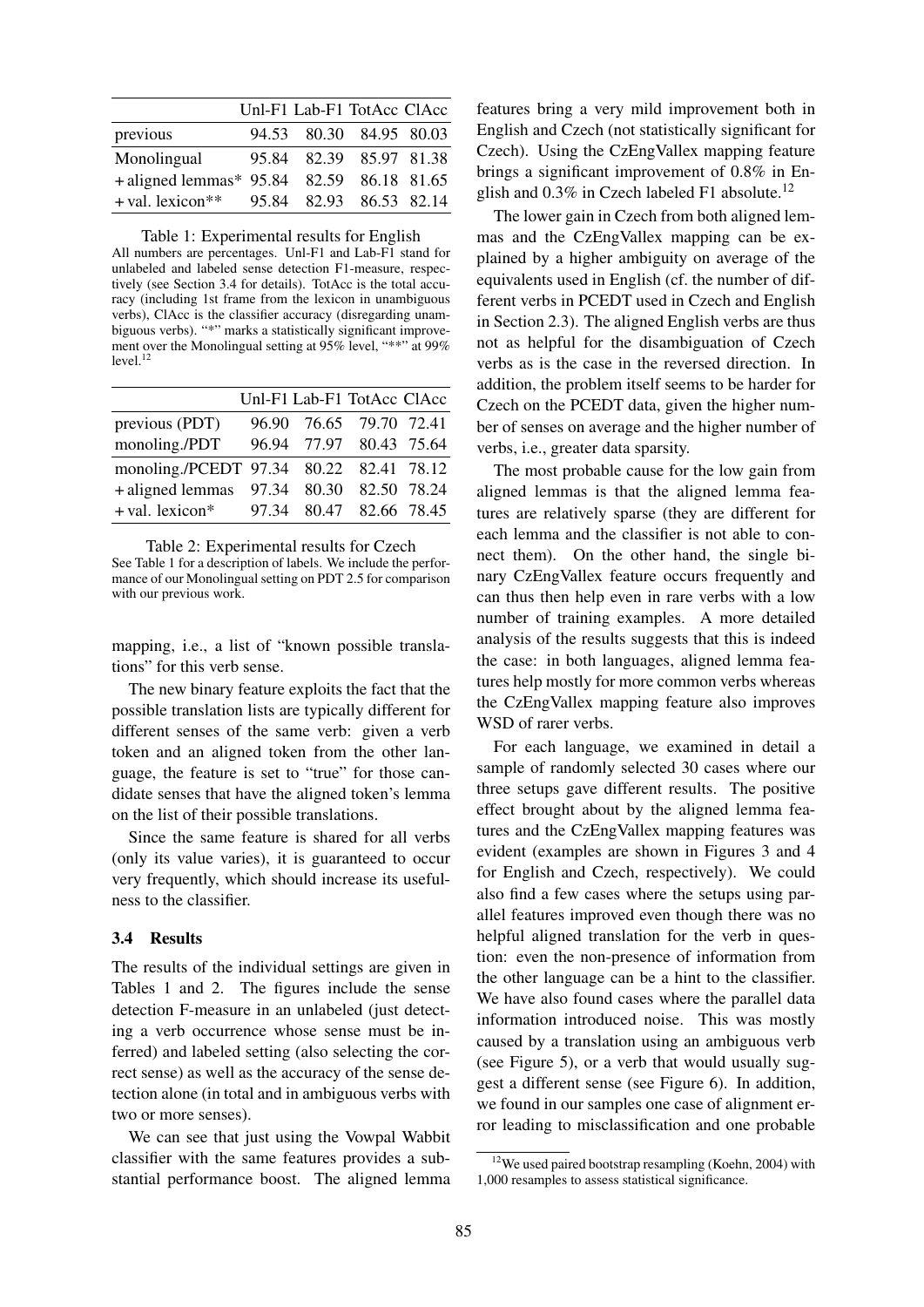PCEDT annotation error. On the whole, the positive effects of using information from parallel data are prevailing.

## 4 Related work

Within semantic role labeling (SRL) tasks, predicate detection is often part of the task, whereas WSD is not. $^{13}$  Due to limited lexicon coverage, we have used verbs only and evaluated on the frame (sense) assigned to the occurrence of the verb in the corpus. While the best results reported for the CoNLL 2009 Shared task are 85.41% labeled F1 for Czech and 85.63% for English (Björkelund et al., 2009), they are not comparable for several reasons, the main being that SRL evaluates each argument separately, while for a frame to be counted as correct in our task, the whole frame (by means of its reference ID) must be correct, which is substantially harder (if only for verbs). Moreover, we have used a newer version of the PDT (including PDT-Vallex) and EngVallexannotated verbs in the PCEDT, while the English CoNLL 2009 Shared Task is PropBank-based.<sup>14</sup>

Dependency information is also often used for WSD outside of SRL tasks (Lin, 1997; Chen et al., 2009), but remains mostly limited to surface syntax.

WSD for verbs has been tackled previously, e.g. (Edmonds and Cotton, 2001; Chen and Palmer, 2005). These experiments, however, do not consider subcategorization/valency information explicitly.

Previous work on verbal WSD using the PDT Czech data includes a rule-based tool of Honetschläger (2003) and experiments by Semecký (2007) using machine learning. However, they have used gold-standard annotation for features.

The closest approach to ours is by Tufis et al. (2004), where both a dictionary (WordNet) and a parallel corpus is used for WSD on the Orwell's 1984 novel (achieving a relatively low 74.93% F1).

Generally, the hybrid approach combining manually created dictionaries with machine learning has been applied to other tasks as well; we have already mentioned SMT (Brown et al., 1993). Dic-

tionaries have been used in POS tagging (Haiič,  $2000$ ). More distant is the approach of, e.g., Brown et al. (1992) and Ide et al. (2002), where parallel text is used for learning supervision, but not for feature extraction; Diab and Resnik (2002) use an unsupervised method.

We should also mention the idea of using parallel corpora as hidden features, a task first performed by (Brown et al., 1992) for WSD and subsequently in many other tasks, such as named entity recognition (Kim et al., 2012), dependency parsing (Haulrich, 2012; Rosa et al., 2012) or coreference resolution (Novák and Žabokrtský, 2014). Cross-language annotation projection is also a related method: see, for instance, (van der Plas and Apidianaki, 2014).

## 5 Conclusions and future work

We can conclude that the "hybrid" system combining the use of a parallel treebank and manually created bilingual valency lexicon described herein significantly outperformed the previous results, where only monolingual data and features have been used. We compared that to the case where only lemmas projected through word alignment are used (to distinguish the contribution of the parallel corpus alone vs. the manual lexicon), and the lemma features alone brought a very mild improvement (not statistically significant for Czech).

While it shows the usefulness of manually created lexical resources in this particular task, $15$  we are planning to extend our WSD system in the future in two ways: first, to use automatically translated texts (instead of a manually translated parallel corpus), and second, to use automatically extracted valency alignments based on our Czech-English "manual" experience with CzEngVallex. In both cases, we would also like to test our approach on other language pairs (most likely with English as the one of the languages due to its rich resources). Both extensions are certainly possible, and they would allow a fair comparison against a truly monolingual WSD task without any additional resources at runtime, but of course it will have to be seen whether the noise introduced by these two automatic steps overrides the positive effects reported here.

<sup>&</sup>lt;sup>13</sup>Predicate identification has not been part of the CoNLL 2009 shared task (Hajič et al., 2009), though.

<sup>&</sup>lt;sup>14</sup>Please recall that EngVallex is a manually refined Prop-Bank with different labeling scheme and generally  $m : n$ mapping between PropBank and EngVallex frames.

<sup>&</sup>lt;sup>15</sup>For POS tagging, a "hybrid" combination of a dictionary and a statistical tagger have also proved successful  $(Haji\varepsilon,`')$ 2000).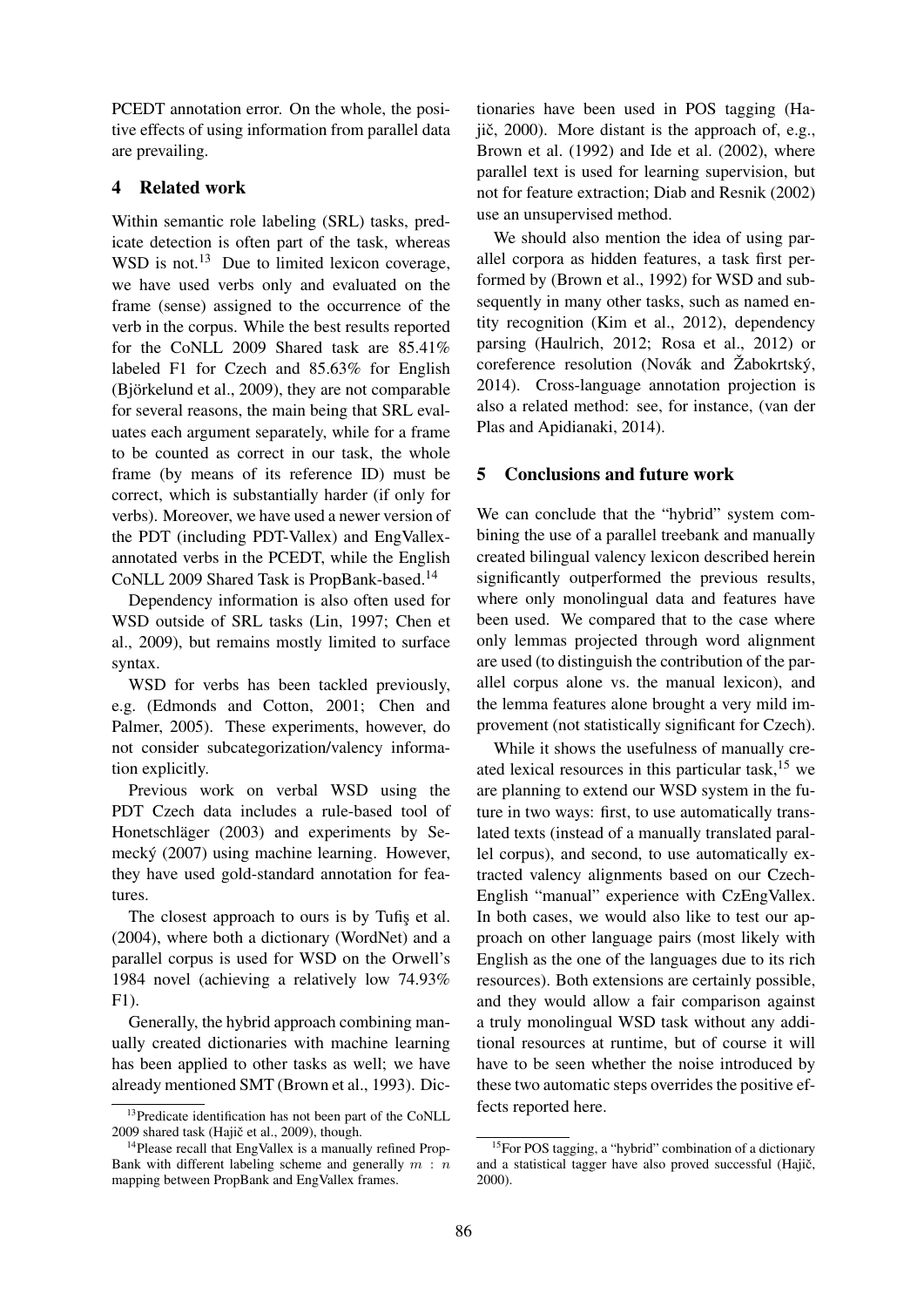EN: But those machines are still *considered* novelties, [. . . ]

- CS: Ale tyto stroje [. . . ] jsou stále *považovány* ('believe to be') za novinky.
	- Wrongly classified as **consider**<sup>1</sup> ('think about') in the monolingual setting, corrected as **consider**<sup>2</sup> ('believe to be') with aligned lemmas and val. lexicon.

EN: This *feels* more like a one-shot deal.

- CS: Ted' to *vypadá* ('looks like') spíš na jednorázovou záležitost.
	- Wrongly classified as  $\text{feel}^4$  ('have a feeling') in the monolingual and aligned lemma settings, corrected as **feel**<sup>5</sup> ('look like') with val. lexicon.

Figure 3: Examples of English WSD improved by information from Czech parallel texts (top: aligned lemma features help with a verb that is relatively frequent in the training data, bottom: the CzEngVallex mapping feature helps with a rarer verb).

CS: [...] čemu lidé z televizního průmyslu *říkají* ('call') stanice "s nejvyšší spontánní znalostí".

EN: [...] what people in the television industry *call* a "top of mind" network.

• Wrongly classified as  $\check{r}$ **kat**<sup>7</sup> ('say') in the monolingual setting, corrected as  $\check{r}$ **kat**<sup>4</sup> ('call') with aligned lemmas and val. lexicon.

CS: Jestliže investor *neposkytne* ('does not provide, give, lend') dodatečnou hotovost [...]

EN: If the investor doesn't *put up* the extra cash [...]

• Wrongly classified as **poskytnout**<sup>2</sup> ('light verb, give (chance, opportunity etc.)') in the monolingual and aligned lemma settings, corrected as  $\text{poskytnout}^1$  ('provide, lend') with val. lexicon.

Figure 4: Examples of Czech WSD improved by information from English parallel text (top: a relatively frequent verb, bottom: less frequent verb).

- EN: Laptops [. . . ] have become the fastest-growing personal computer segment , with sales *doubling* this year .
- CS: Laptopy [. . . ] se staly, díky letošnímu *zdvojnásobení* objemu prodeje, nejrychleji rostoucím segmentem mezi osobními počítači.
	- Correctly classified as **double**<sup>3</sup> ('become twice as large') in the monolingual setting, misclassified as double<sup>2</sup> ('make twice as large') with aligned lemmas and val. lexicon. The Czech word *zdvojnásobení* is ambiguous and allows both senses.

CS: Výrobek firmy Atari Corp . Portfolio [...] stojí pouhých 400 \$ a *běží* na třech AA bateriích [...] EN: Atari Corp. 's Portfolio [. . . ] costs a mere \$ 400 and *runs* on three AA batteries [. . . ]

• Correctly classified as **bežet** <sup>6</sup> ('work, function') in the monolingual and aligned lemmas setting, misclassified as **běžet**<sup>3</sup> ('move on foot') with val. lexicon. The English translation *run* allows both senses.

Figure 5: Examples of translations using ambiguous verbs which did not help in WSD (top: English, bottom: Czech).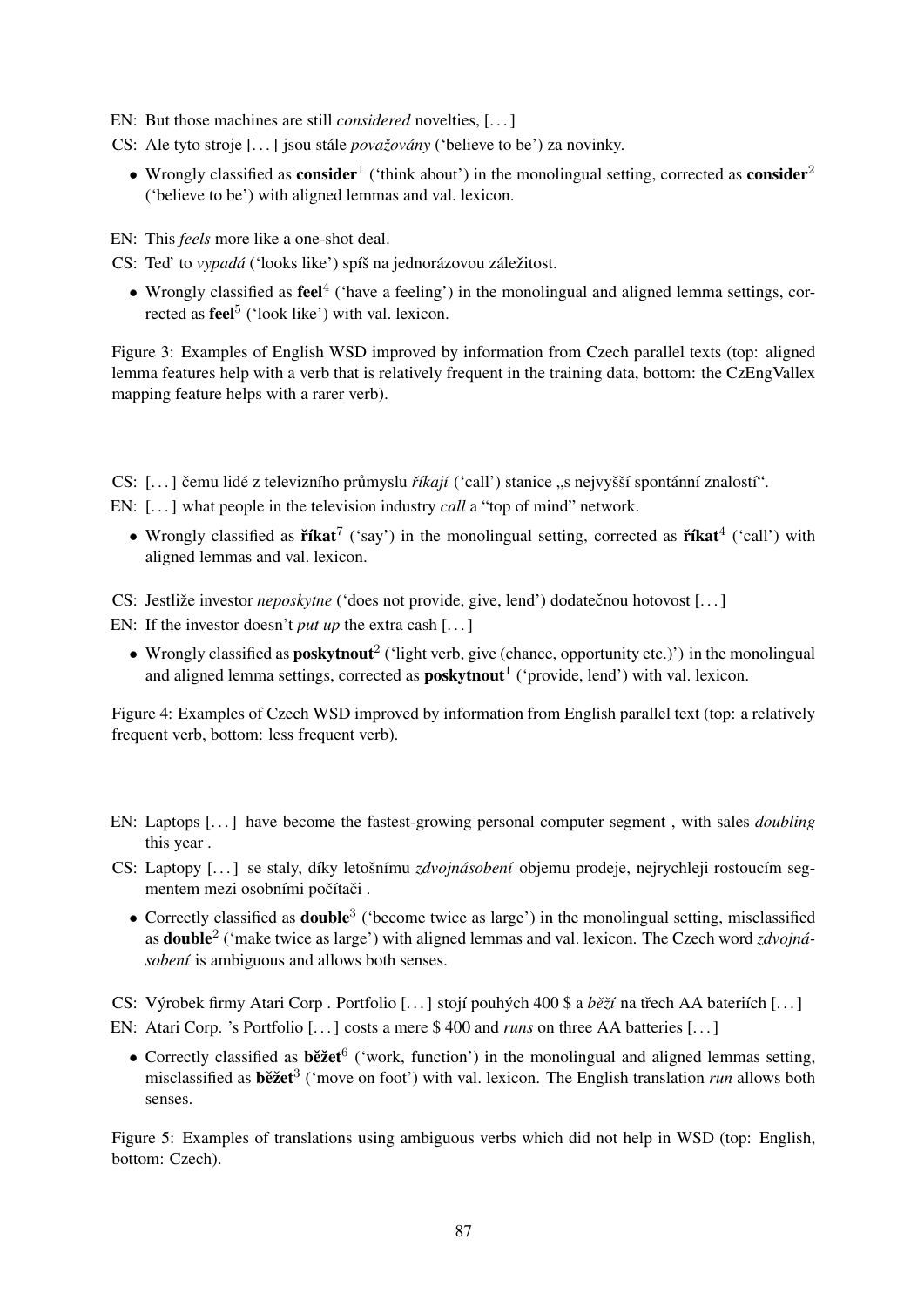EN: "We didn't even get a chance to *do* the programs we wanted to do."

CS: "Nedali nám žádnou šanci *uskutečnit* plány, které jsme měli připravené."

• Correctly classified as  $\mathbf{do}^6$  ('perform (a function), run (a trade)') in the monolingual and aligned lemmas setting, misclassified as  $do^2$  ('perform an act') with val. lexicon. The Czech word *uskutečnit* ('accomplish') suggests an incorrect reading.

CS: [...] například Iowa *zaznamenala* [...] nárůst populace o 11000 lidí [...]

- EN: Iowa, for instance, *saw* its population grow by 11,000 people [...]
	- Correctly classified as **zaznamenat**<sup>5</sup> ('light verb, experience (rise, difficulty, gain etc.)') in the monolingual and val. lexicon setting, misclassified as **zaznamenat**<sup>1</sup> ('notice') with aligned lemmas. The English verb *see* would usually suggest the latter sense.

Figure 6: Examples of translations using verbs that would typically suggest a different sense than the correct one.

## Acknowledgments

The authors would like to thank Michal Novák for his help and ideas regarding the Vowpal Wabbit setup. The work described herein has been supported by the grant GP13-03351P of the Grant Agency of the Czech Republic, the 7th Framework Programme of the EU grant QTLeap (No. 610516), and SVV project 260 104 and GAUK grant 2058214 of the Charles University in Prague. It is using language resources hosted by the LIN-DAT/CLARIN Research Infrastructure, Project No. LM2010013 of the Ministry of Education, Youth and Sports.

#### References

- A. Björkelund, L. Hafdell, and P. Nugues. 2009. Multilingual semantic role labeling. In *Proceedings of CoNLL 2009: Shared Task*, pages 43–48, Boulder, Colorado, United States.
- P. F. Brown, S. A. Della Pietra, V. J. Della Pietra, J. D. Lafferty, and R. L. Mercer. 1992. Analysis, statistical transfer, and synthesis in machine translation. In *Proceedings of the Fourth International Conference on Theoretical and Methodological Issues in Machine Translation*, pages 83–100.
- P. F. Brown, S. A. Della Pietra, V. J. Della Pietra, M. J. Goldsmith, J. Hajič, R. L. Mercer, and S. Mohanty. 1993. But dictionaries are data too. In *Proceedings of the Workshop on Human Language Technology*, HLT '93, pages 202–205.
- J. Chen and M. Palmer. 2005. Towards robust high performance word sense disambiguation of English verbs using rich linguistic features. In *Natural Language Processing–IJCNLP 2005*, pages 933–944. Springer.
- P. Chen, W. Ding, C. Bowes, and D. Brown. 2009. A fully unsupervised word sense disambiguation method using dependency knowledge. In *Proceedings of Human Language Technologies: The 2009 Annual Conference of the North American Chapter of the Association for Computational Linguistics*, pages 28–36. Association for Computational Linguistics.
- S. Cinková. 2006. From PropBank to EngValLex: adapting the PropBank-Lexicon to the valency theory of the functional generative description. In *Proceedings of LREC 2006, Genova, Italy*.
- M. Diab and P. Resnik. 2002. An unsupervised method for word sense tagging using parallel corpora. In *Proceedings of the 40th ACL*, pages 255–262.
- O. Dušek, Z. Žabokrtský, M. Popel, M. Majliš, M. Novák, and D. Mareček. 2012. Formemes in English-Czech deep syntactic MT. In *Proceedings of the Seventh Workshop on Statistical Machine Translation*, page 267–274.
- O. Dušek, J. Hajič, and Z. Urešová. 2014. Verbal valency frame detection and selection in Czech and English. In *The 2nd Workshop on EVENTS: Definition, Detection, Coreference, and Representation*, pages 6–11, Baltimore. Association for Computational Linguistics.
- P. Edmonds and S. Cotton. 2001. Senseval-2: Overview. In *The Proceedings of the Second International Workshop on Evaluating Word Sense Disambiguation Systems*, SENSEVAL '01, pages 1–5.
- R. E Fan, K. W Chang, C. J Hsieh, X. R Wang, and C. J Lin. 2008. LIBLINEAR: a library for large linear classification. *The Journal of Machine Learning Research*, 9:1871–1874.
- J. Hajič, M. Ciaramita, R. Johansson, D. Kawahara, M. A. Martí, L. Màrquez, A. Meyers, J. Nivre, S. Padó, J. Štěpánek, P. Straňák, M. Surdeanu, N. Xue, and Y. Zhang. 2009. The CoNLL-2009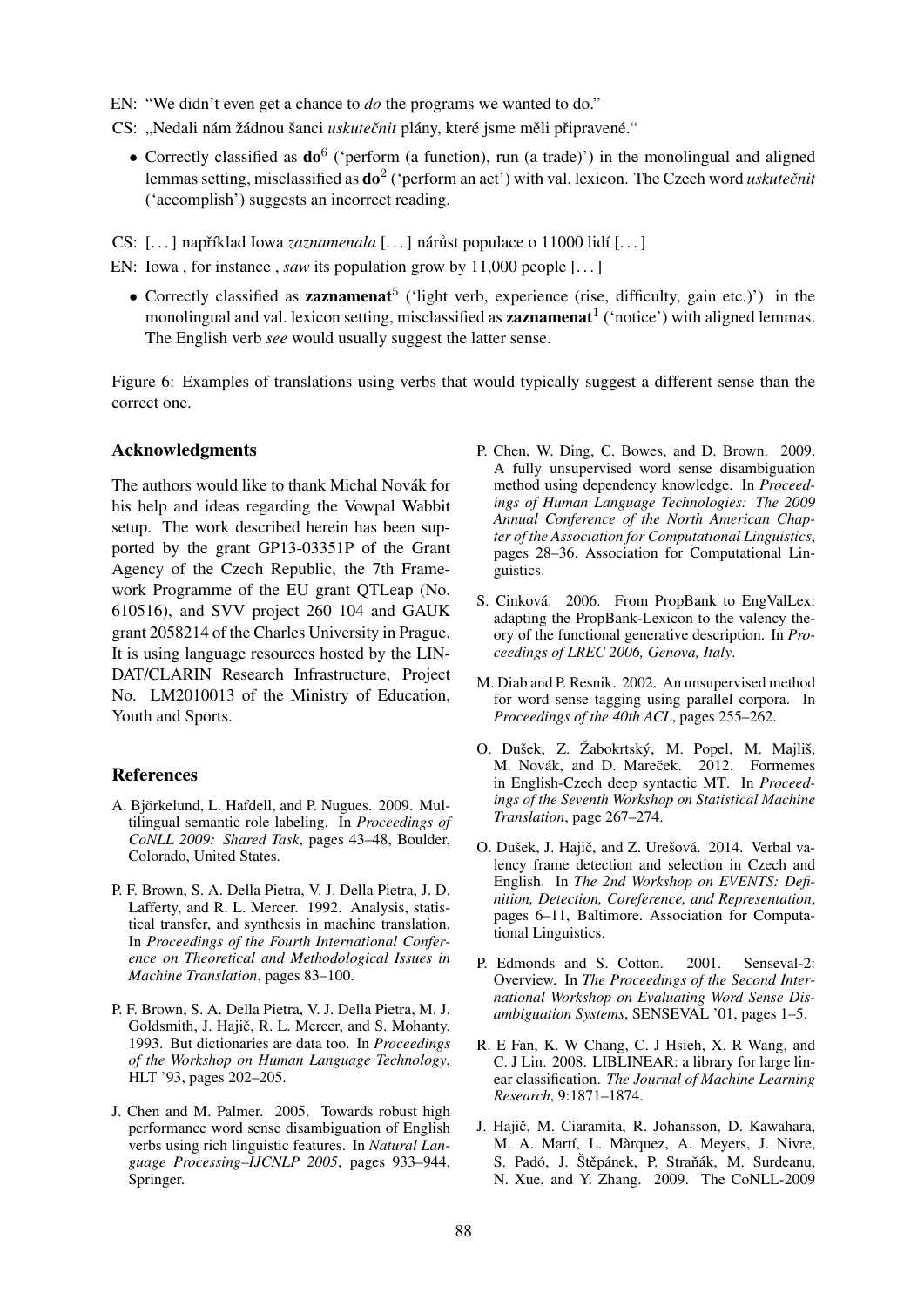shared task: Syntactic and semantic dependencies in multiple languages. In *Proceedings of CoNLL-2009*, Boulder, Colorado, USA.

- J. Hajič, E. Hajičová, J. Panevová, P. Sgall, O. Bojar, S. Cinková, E. Fučíková, M. Mikulová, P. Pajas, J. Popelka, J. Semecký, J. Šindlerová, J. Štěpánek, J. Toman, Z. Urešová, and Z. Žabokrtský. 2012. Announcing Prague Czech-English Dependency Treebank 2.0. In *Proceedings of LREC*, pages 3153– 3160.
- J. Hajič. 2000. Morphological tagging: Data vs. dictionaries. In *Proceedings of NAACL*, pages 94–101.
- J. Hajič, J. Panevová, Z. Urešová, A. Bémová, V. Kolářová, and P. Pajas. 2003. PDT-VALLEX: creating a large-coverage valency lexicon for treebank annotation. In *Proceedings of The 2nd Workshop on Treebanks and Linguistic Theories*, volume 9, page 57–68.
- J. Hajič, J. Panevová, E. Hajičová, P. Sgall, P. Pajas, J. Štěpánek, J. Havelka, M. Mikulová, Z. Žabokrtský, M. Ševčíková Razímová, and Z. Urešová. 2006. *Prague Dependency Treebank 2.0*. Number LDC2006T01. LDC, Philadelphia, PA, USA.
- M. W. Haulrich. 2012. *Data-driven bitext dependency parsing and alignment*. Ph.D. thesis, Copenhagen Business School, Department of International Business Communication.
- V. Honetschläger. 2003. Using a Czech valency lexicon for annotation support. In *Text, Speech and Dialogue*, pages 120–125. Springer.
- N. Ide, T. Erjavec, and D. Tufiş. 2002. Sense discrimination with parallel corpora. In *Proceedings of the ACL-02 Workshop on Word Sense Disambiguation - Volume 8*, WSD '02, pages 61–66.
- S. Kim, K. Toutanova, and H. Yu. 2012. Multilingual named entity recognition using parallel data and metadata from Wikipedia. In *Proceedings of the 50th Annual Meeting of the Association for Computational Linguistics: Long Papers - Volume 1*, pages 694–702, Stroudsburg, PA, USA. Association for Computational Linguistics.
- P. Koehn. 2004. Statistical significance tests for machine translation evaluation. In *Empirical Methods in Natural Language Processing*, pages 388–395.
- J. Langford, L. Li, and A. Strehl. 2007. Vowpal Wabbit online learning project.
- D. Lin. 1997. Using syntactic dependency as local context to resolve word sense ambiguity. In *Proceedings of the 35th Annual Meeting of the Association for Computational Linguistics and Eighth Conference of the European Chapter of the Association for Computational Linguistics*, pages 64–71, Madrid, Spain. Association for Computational Linguistics.
- M. P. Marcus, M. A. Marcinkiewicz, and B. Santorini. 1993. Building a large annotated corpus of English: The Penn Treebank. *COMP LING*, 19(2):330.
- R. McDonald, F. Pereira, K. Ribarov, and J. Hajič. 2005. Non-projective dependency parsing using spanning tree algorithms. In *Proceedings of the conference on Human Language Technology and Empirical Methods in Natural Language Processing*, pages 523–530.
- M. Novák and Z. Žabokrtský. 2014. Cross-lingual coreference resolution of pronouns. In *Proceedings of COLING 2014, the 25th International Conference on Computational Linguistics: Technical Papers*, pages 14–24, Dublin, Ireland, August. Dublin City University and Association for Computational Linguistics.
- F. J. Och and H. Ney. 2003. A systematic comparison of various statistical alignment models. *Comput. Linguist.*, 29(1):19–51, March.
- M. Palmer, D. Gildea, and P. Kingsbury. 2005. The proposition bank: An annotated corpus of semantic roles. *Computational Linguistics*, 31(1):71–106.
- M. Popel and Z. Žabokrtský. 2010. TectoMT: modular NLP framework. *Advances in Natural Language Processing*, pages 293–304.
- R. Rosa, O. Dušek, D. Mareček, and M. Popel. 2012. Using parallel features in parsing of machinetranslated sentences for correction of grammatical errors. In *Proceedings of the Sixth Workshop on Syntax, Semantics and Structure in Statistical Translation*, SSST-6 '12, pages 39–48, Stroudsburg, PA, USA. Association for Computational Linguistics.
- K. K. Schuler. 2005. *VerbNet: A Broad-Coverage, Comprehensive Verb Lexicon*. Ph.D. thesis, Department of Computer and Information Science, University of Pennsylvania, Philadelphia.
- J. Semecký. 2007. Verb valency frames disambiguation. *The Prague Bulletin of Mathematical Linguistics*, (88):31–52.
- P. Sgall, E. Hajičová, and J. Panevová. 1986. The *meaning of the sentence in its semantic and pragmatic aspects*. D. Reidel, Dordrecht.
- D. J. Spoustová, J. Hajič, J. Votrubec, P. Krbec, and P. Květoň. 2007. The Best of Two Worlds: Cooperation of Statistical and Rule-based Taggers for Czech. In *Proceedings of the Workshop on Balto-Slavonic Natural Language Processing: Information Extraction and Enabling Technologies*, pages 67–74, Stroudsburg, PA, USA. Association for Computational Linguistics.
- J. Straková, M. Straka, and J. Hajič. 2014. Open-Source Tools for Morphology, Lemmatization, POS Tagging and Named Entity Recognition. In *ACL 2014*, pages 13–18. Association for Computational Linguistics.